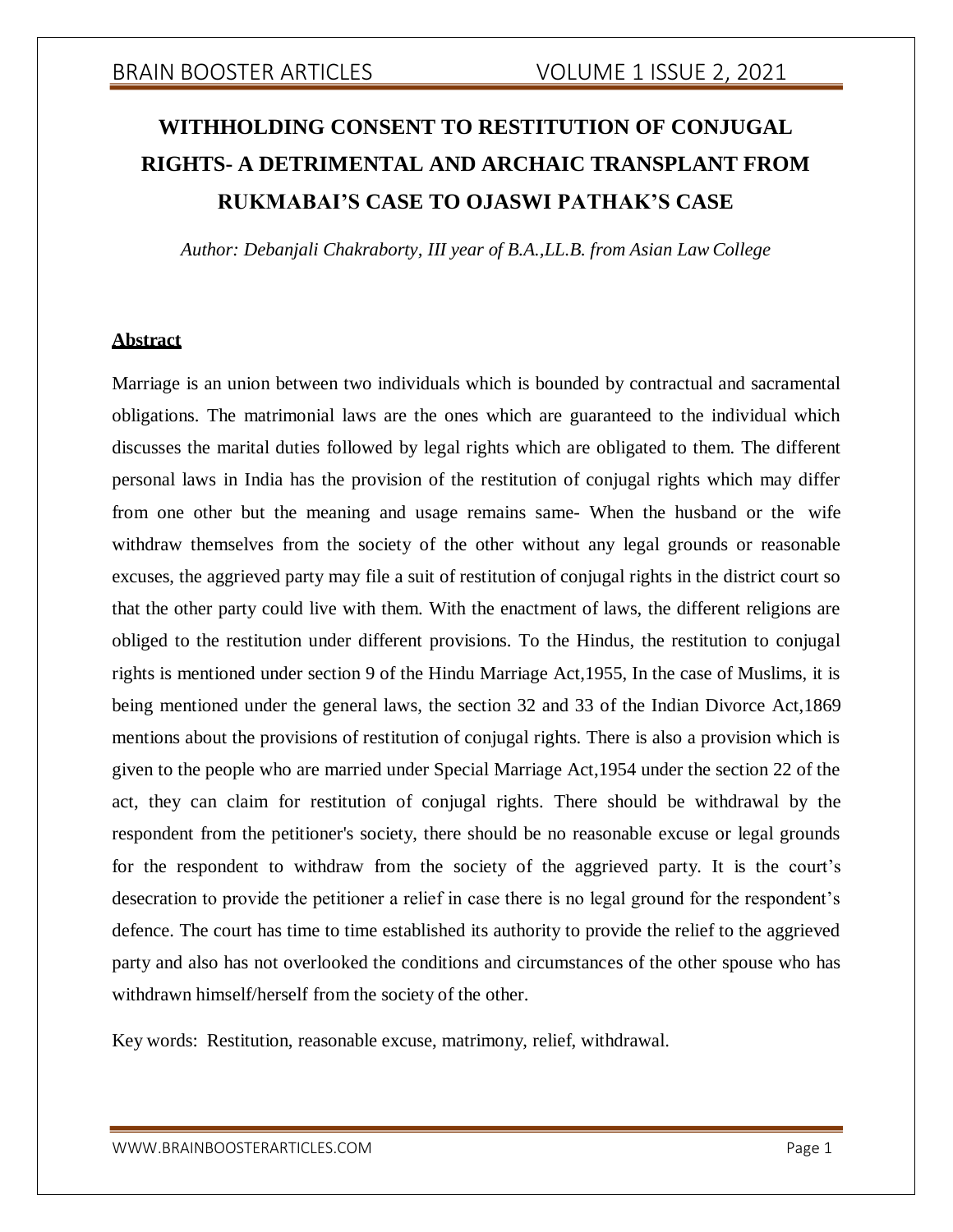### **Introduction to Restitution of Conjugal Rights**

The concept of restitution of conjugal rights is mentioned under section 9 of the Hindu Marriage Act, 1955. The word restitution mainly means a compensation given for any losses suffered by the other party but in the reference to marriage it means, A suit that is filed by which the party injured may compel the other to return to cohabitation. If either husband or the wife, without reasonable excuses, withdraws from the society of the other, the aggrieved party may approach the Court for restitution of conjugal rights.<sup>1</sup> The decree of restitution of conjugal rights cannot be executed by forcing the party who has withdrawn from the society of the person who instituted the petition for restitution. The decree can be executed only by attachment of the properties of the judgement. However, if the decree of restitution of conjugal rights is not honoured for a period of more than one year subsequent to the date of the decree, it becomes the ground for divorce.

The word society represents cohabitation between the spouse, and withdrawal means cease of cohabitation. Understanding it , if the husband or the wife withdraws from the society of the other, the aggrieved party can file a petition in district court seeking relief to stay with the party. It is the duty of the court to look for the legal grounds and whether it constitutes a valid reason for the withdrawal or the absence of it which results in providing the aggrieved party a relief. The burden of proof lies on the individual who has withdrawn himself/herself from the society of the other. The statement of the party and their parents is considered as standard evidence.

There are grounds which are required to constitute the provision of restitution. First in the line is the improper behaviour of the spouse which should not amount to adultery, because adultery is considered to be a ground of divorce. There should not be any reasonable ground because if a reasonable ground is proved the party cannot receive restitution. Moving forward, the next ground can be mere frailty of temper and habits which are distasteful to the other spouse. There can be numerous reasons such as emotional habits, cultural habits, societal habits, and others doesn't constitute a ground for the withdrawal of society of the other spouse, on other terms we can say the habit of intemperance or hysterical outbursts, though the may remain for longer time

<sup>1</sup> Paluck Sharma- Restitution of Conjugal Right: A Comparative Study Among Indian Personal Laws. (October 30, 2020, 6:45 PM)

https:/[/www.indianbarassociation.org/restitution-of-conjugal-right-a-comparitive-study-among-indian-personal](http://www.indianbarassociation.org/restitution-of-conjugal-right-a-comparitive-study-among-indian-personal-)laws/.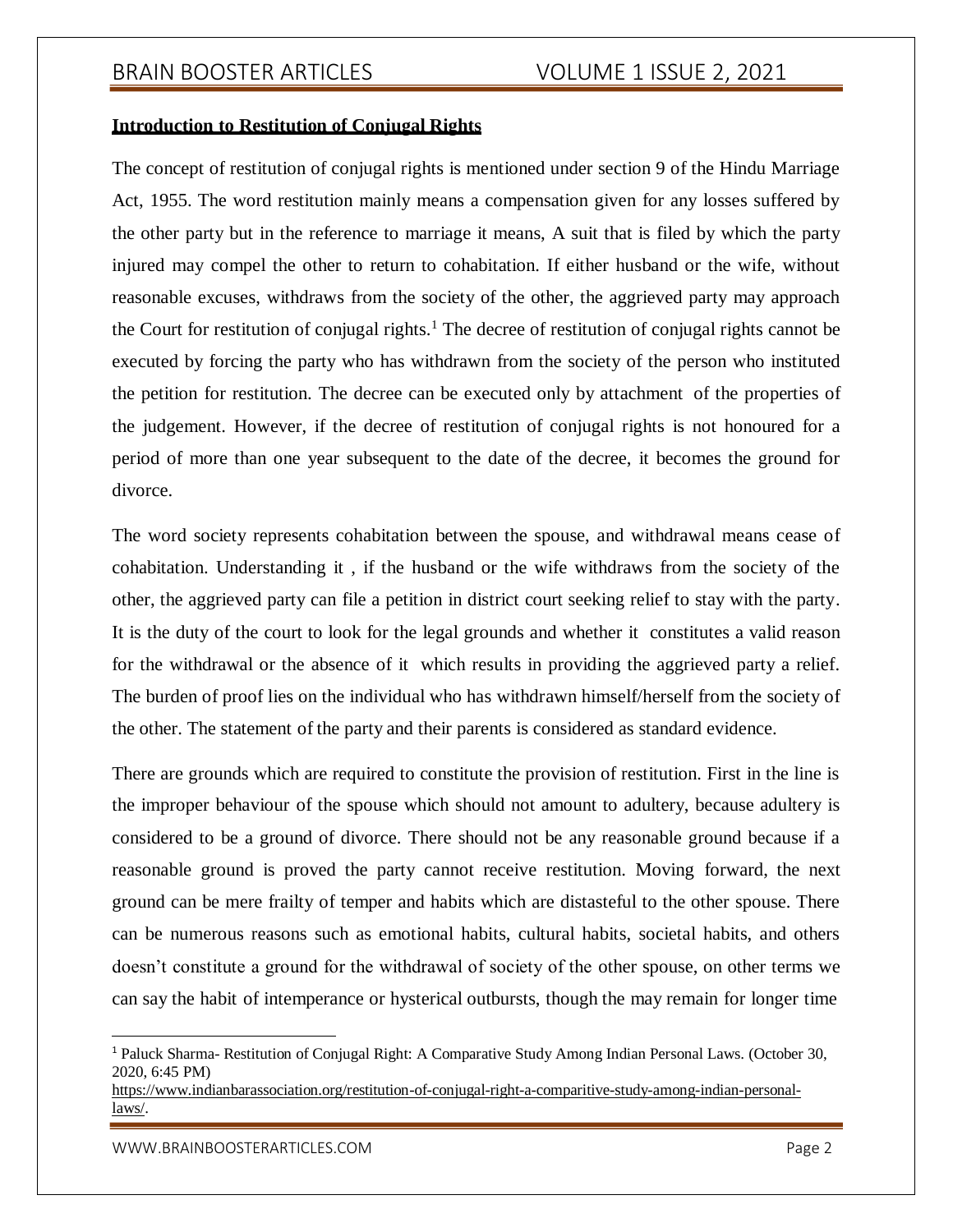than usual and prolonged it also cannot be a ground for not providing the aggrieved party with the relief. The other reasons could be if the wife doesn't cooperatively live with her step children or the discovery pre-marital affair of the husband not amounting to the pregnancy with the other person can also not be a reasonable excuse for the wife to withdraw from the society of the other spouse. Insanity is a debated ground whether it is a ground for restitution or not, the court and law has considered insanity to be a valid reason for the withdrawal of the spouse as in the condition of insanity a person could cause harm to the other which may lead to death. Though it has been considered as a reasonable excuse, if the development of insanity is after the marriage and doesn't create an appreciation or fear that the insanity of the individual may cause harm to the other in such cases the spouses may live together. The appreciation is the main criteria of the court to decide and allow the individual for the restitution of conjugal rights.

On contrary to the grounds of provision of restitution of conjugal rights, there are some reasons where the restitution is not provided to the spouse. One of the main reasons could be grossly indecent behaviour. These behaviours could be mainly those behavioural patterns of the spouse which are seemingly indecent whether in household or in the society, the utmost behaviour of any of the spouse can lead to no restitution of conjugal rights by the court to the petitioner. There are some provisions of given specifically to the husband and the wife. In accordance to the husband, "extravagance on the part of the wife" is given, these are the situation where the wife is responsible for affecting the financial position and prospects of the husband. In such a case if the husband withdraws from the society of the wife, the wife cannot file a suit for restitution. Excessive consumption of alcohol is another ground for not granting restitution. A recently developed rule where homosexuality and cohabitation with the same sex has been decriminalised.<sup>2</sup> People have started misusing the statement. If one of the spouses persistently implants false charges of having committing unnatural offences, and later files for the restitution of conjugal rights cannot be given the same if the spouse has withdrawn for the society of the other.<sup>3</sup> Even in the case where either of the party refuses to undergo marital intercourse which might not require a sufficient is sufficient to non allowance of restitution of conjugal rights. The most convenient and simplest way is the ground of agreement between the spouses, where they

<sup>2</sup> Navtej Singh & others v. Union of India, Thr. Secretary, Ministry of Law and Justice (SCC) WP (Crl.) 76/2016,

Pg. No. 1 Introduction, Pg. No. 66-74- Transformative Constitutionalism and the rights of LGBT community [P- 79, para.121]

<sup>&</sup>lt;sup>3</sup> Sanjeev Gupta v. Ritu Gupta, 296 of 2018 Allahabad High Court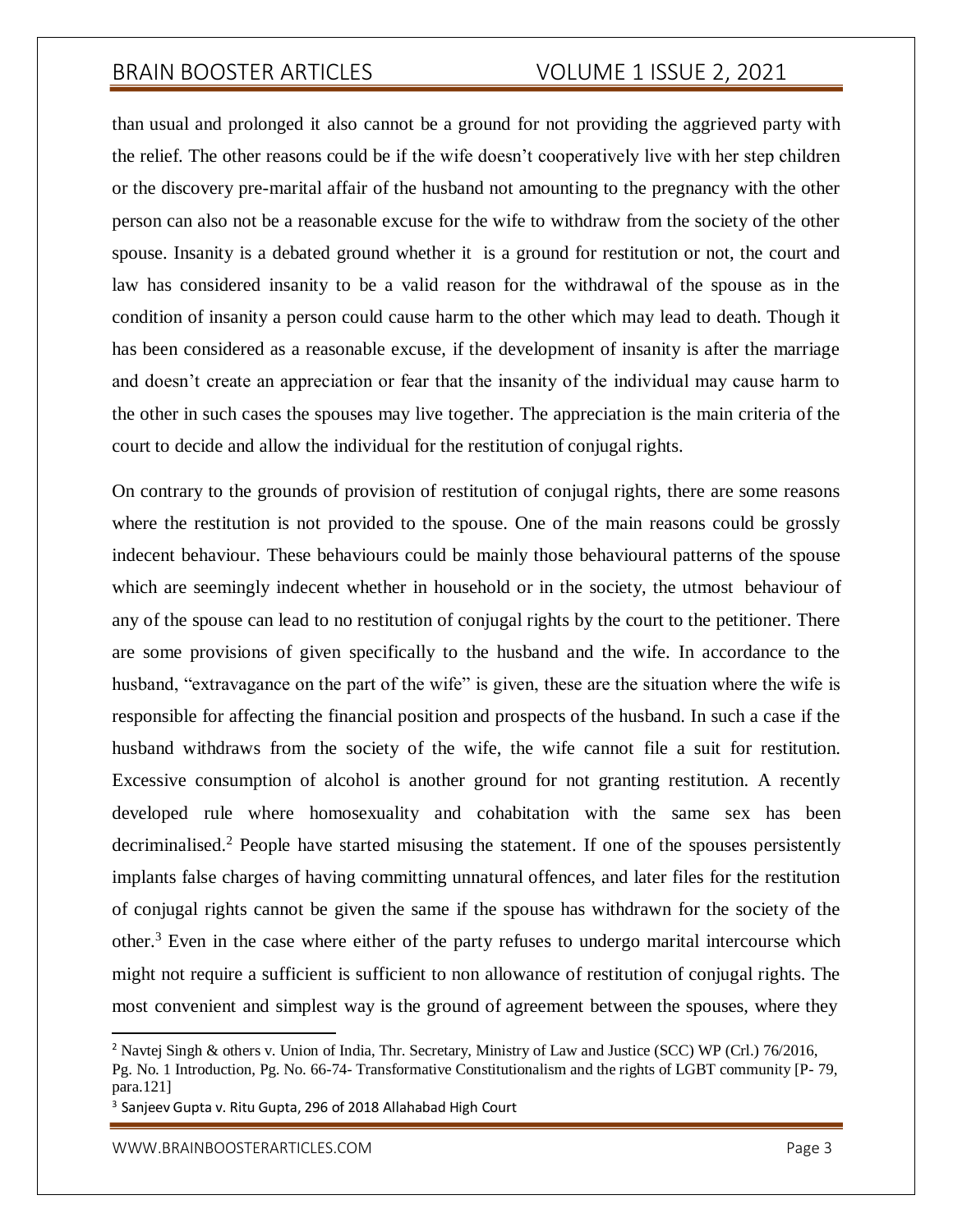can decide and agree to live together or separately. The mutual agreement between two parties doesn't bring a question of restitution and the parties can further file for divorce. Anything that exceeds the grounds of restitution of conjugal rights arises the grounds of divorce mentioned under section 13 of the Hindu Marriage Act. As discussed earlier about the special provisions to the either spouse, in accordance to the wife, if a man questions on the purity of his wife. He cannot be allowed for the restitution of conjugal right. Any imputation of unchastity by husband on wife, several attempts of husband to defame wife's character could be a ground for not allowing the husband with restitution of conjugal rights.<sup>4</sup> The Constitution of India also has some provisions under the restitution of conjugal rights, through the various rights provided under section 14, 19, 21 and other such rights which is helpful for the protection of a person's liberty and integrity. Time and again it has been observed that the provision under section 9 of the Hindu Marriage Act, 1955 which talks about restitution of conjugal rights is a violation of Article 21 of the Indian Constitution. After 98 years of Rukmabai Raut's case in 1885, the court opinionated that it would be a violation of Article 21 or the Right to privacy mentioned under Right to personal liberty for a woman to force her to live with her husband against her will, it could lead to sexual molestation and abuse and the husband can forcefully undergo cohabitation leading to pregnancy against the consent of the wife. Giving decisions in the favour of one party leaving the other party unheard would also constitute the violation of Article 14 which talks about the Right to equality of every citizen of the Country. In the famous case of a South Indian film actress it was contended that the restitution of conjugal rights was a violation of Article 21 of the Indian Constitution. It amounts to control over the choice of the woman which indicates both her life and body. It was considered to be the grossest form of violation of an individual's Right to privacy. It was held that section 9 of the Hindu Marriage Act is savage and barbarous remedy<sup>5</sup> and is a infringement to the right to privacy guaranteed under Article 21 of the Constitution of India<sup>6</sup>. It was again contended that the purpose of the Section 9 is not to violate the provisions of Article 21, it was further opined that the only purpose of section 9 i.e. Restitution of conjugal rights is cohabitation of consortium, which neither promotes marital

<sup>4</sup> Avinash Eknath Nikalje v. Sou. Leela Avinash Nikalje, AIR 2003 Bom 224

<sup>5</sup> T. Sareetha Venkata Subhaiah v. State, AIR 1983 AP 356

<sup>6</sup> Kanika Sharma-Restitution of Conjugal Rights: A Pernicious Legal Transplant

https://lawandhistoryreview.org/article/kanika-sharma-restitution-of-conjugal-rights-a-prenicious-legaltransplant/.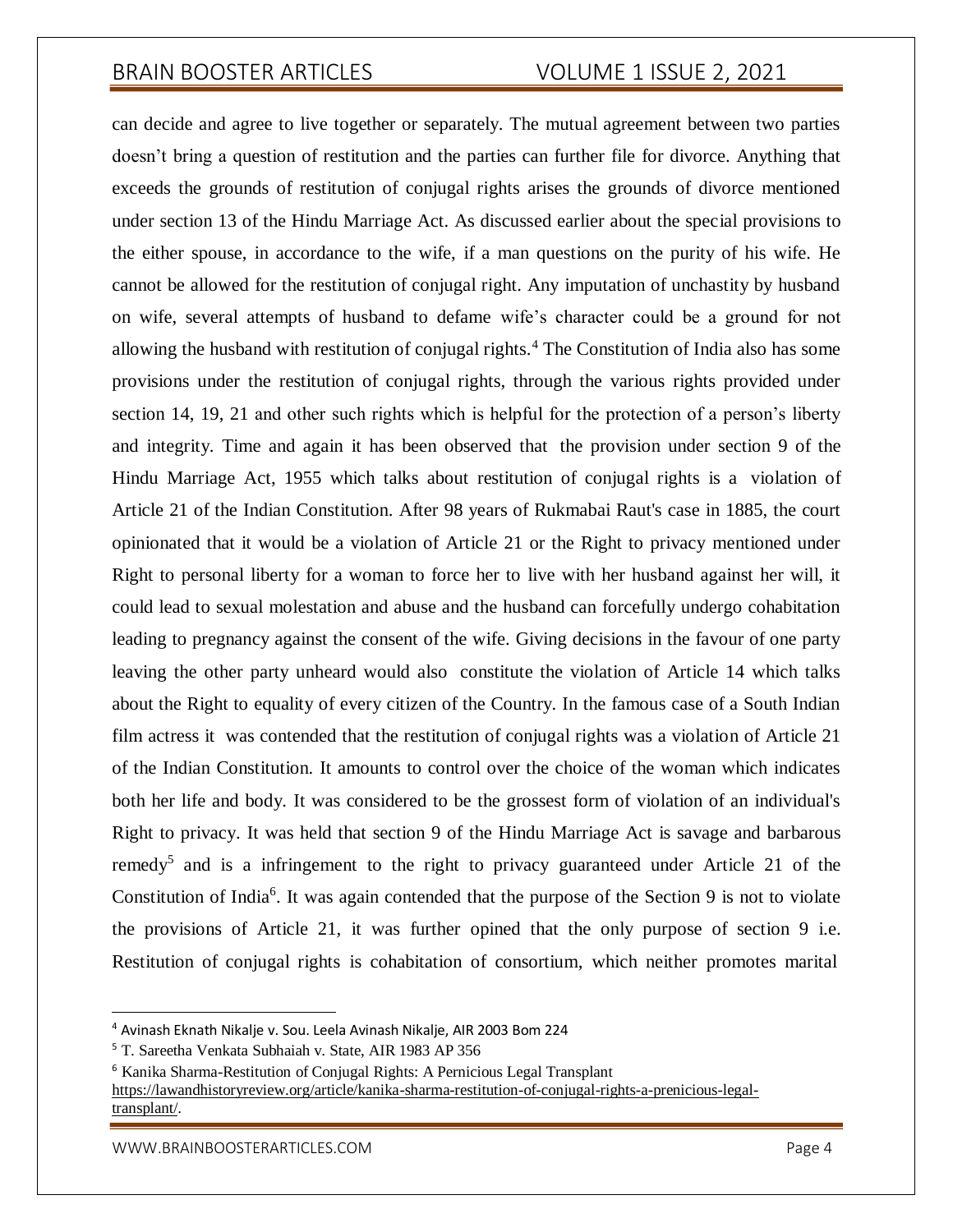violence nor invades the Article 21 of the Indian Constitution which was contended in the earlier case.<sup>7</sup>

### **Restitution of conjugal rights: Background and Evolution**

The restitution of conjugal rights traces back to the first case in 1867. In the earliest and the landmark case, it was decided that if there is cruelty which amounts to unsafety of the wife to her husband's house, the court will not provide any restitution to the husband. Even in situations where the husband is not compatible to follow his marital duties which he has sought to do for his wife's welfare, it stands sufficient to not provide him with relief in such suits<sup>8</sup>. Further we trace back to 1884, which is considered to be a revolutionary case that led to the enactment of Age of Consent Act, 1891. In the case, the husband sought restitution of conjugal rights after 12 years of his marriage. The British precedent could not be implemented because it dealt with cases consenting adults.<sup>9</sup> But in this case, the woman was a minor of 11 years who was married to a man who was 19 years old during the time of their marriage. When the wife turned 23, the husband filed a suit for restitution of conjugal rights, so that Rukmabai's would start staying with him instead of staying with her mother and step-father who was a surgeon. When the restitution was filed the lower court flavoured the wife, but when the case went to the higher court, the court brought a dilemmic situation before her where she was ordered to decide either to stay with her husband or had to serve a punishment of imprisonment for 6 months. Without a second thought over it, Rukmabai was ready to serve the term of 6 months of imprisonment. She was trapped down to the stereotypical and pre-dominant nature of the Courts where she was asked to pay  $2000/-$  to buy her own freedom<sup>10</sup>. After several failed attempt she thought of approaching to the Queen-Victoria. It was when the queen was herself involved into the welfare of the women in the society. Queen Victoria overruled the verdict presented by the higher court and dissolved the marriage. This not only brought a change in the life of Rukmabai, but also helped in evolving of

<sup>7</sup> Harmirdar Kaur v. Harmendar Singh Chaudhary, AIR 1983 Del 66.

<sup>8</sup> Mooshi Buzloor Ruheem v. Shamsonnissa Begum, 1866, 11 M.I.A 551 P.C

<sup>9</sup> https:/[/www.livehistoryindia.com/snapshort-histories/2017/07/22/rukhmabai-fighting-her-way-to-the-top/.](http://www.livehistoryindia.com/snapshort-histories/2017/07/22/rukhmabai-fighting-her-way-to-the-top/)

 $10$  ibid.,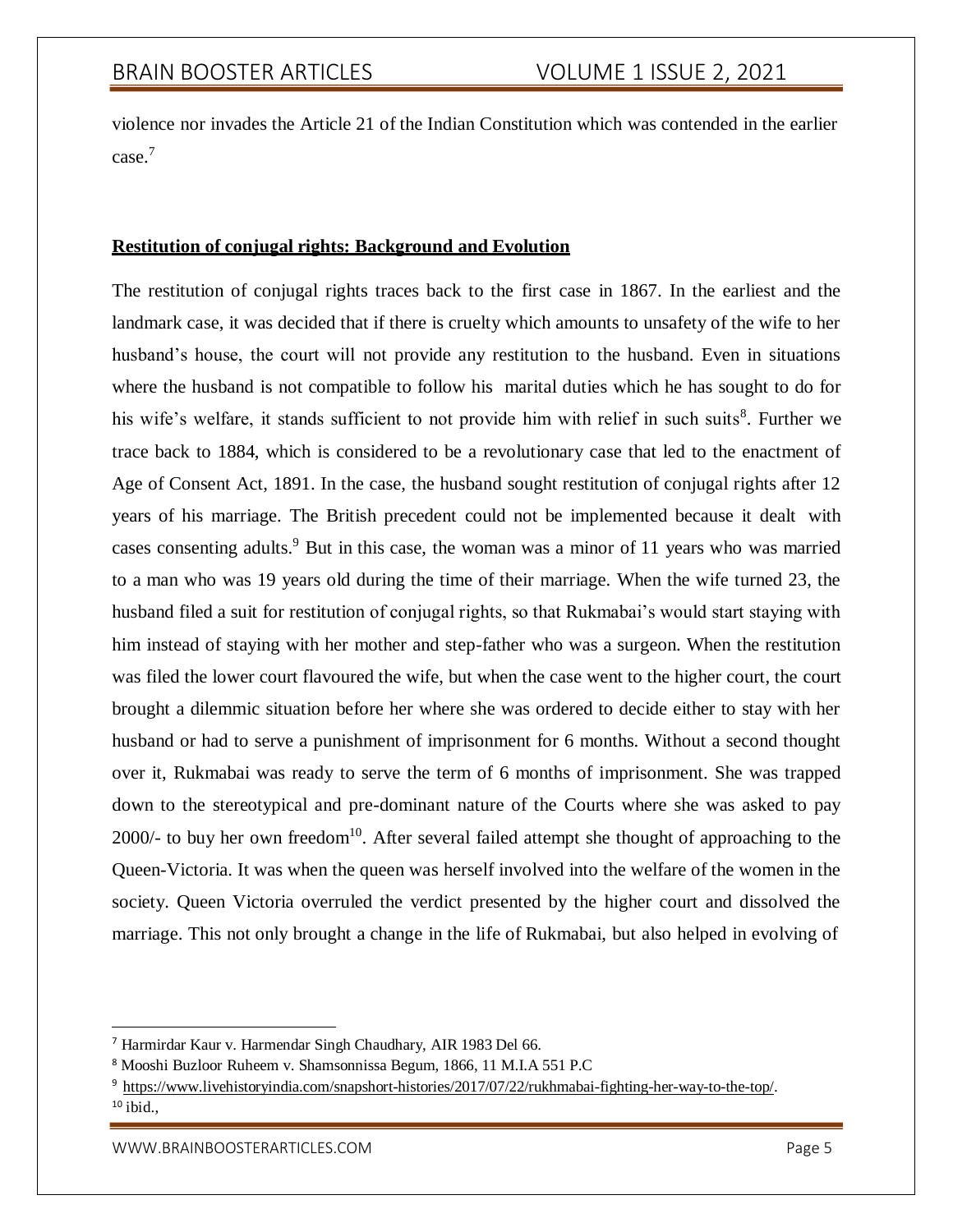Age of Consent Act,1891, which set the age limit of marriage from 10 years to 12 years<sup>11</sup> in British India<sup>12</sup>.

In Tirath Kumar v. Kirpal Singh,  $13$  It was observed that the wife used to work at a place which was away from the husband's house with his consent on both taking up the job and the migration. They underwent cohabitation during visitation, but after some years the husband wanted the wife to leave her job and stay with him. On refusal to do so by the wife, the husband filed a suit for restitution. It was opined that in such a case the wife could virtually withdraw from her husband's society,<sup>14</sup> which means that she can almost withdraw from her husband's society.

It is very important to understand that all the provisions of restitution of conjugal rights are followed. Having mere suspicions of illicit relationships of the either spouse does not constitute a reasonable excuse for the court to provide the restitution under the law.<sup>15</sup> In some cases it is clearly visible that the actions of either spouse was enough to prove the withdrawal from the society of the other, if any action of the husband or the wife is proved that the desertion has no reasonable excuse, the petitioner can get the restitution of conjugal rights.<sup>16</sup> In a 1997 case, it was seen that the petitioner-wife accused the husband of being married and intentionally hiding the facts of it. The court did not provide the restitution as well as the maintenance which is to be provided under section 25 of the Hindu Marriage Act, 1955 to the wife because it was not a legal marriage.<sup>17</sup> The presence of first wife or husband if alive and not divorced, the second marriage of the party stands null and void, as bigamy is not allowed in the hindu marriage. In some cases the court did not consider the facts of the petition of restitution of conjugal rights and gave its verdict in the favour of the defendant, considering that the withdrawal from the society of the other spouse had a reasonable excuse which cannot be unseen.<sup>18</sup> On the other hand, we see that time to time the relief has been provided to the either spouse and has been upheld by the court.

<sup>&</sup>lt;sup>11</sup> Rukmabai and Her Case-Centre for the Study of Culture and Society. https://cscs.res.in/dataarchive/textfiles/testfile.2007-09-20.5610179936/.

<sup>12</sup> Dadaji Bhikaji v. Rukmabai I.L.R (1886) 10 Bom, 301

<sup>13</sup> Kirpal Singh v. Tirath Kumar, 1964 Punj, 28

<sup>14</sup> https://thefactfactor.com/tag/tirath-kaur-v-kirpal-singh/.

<sup>15</sup> Charanjit Kaur v. Sham Singh 1958 VOL I

<sup>16</sup> Sushila Bai v. Prem Narayan, AIR 1964 MP 225

<sup>17</sup> Ranjana Kejriwal v. Vinod Kumar Kejriwal, AIR 1997 Bom 380

<sup>18</sup> Gurdev Kaur v. Sarwan Singh, AIR 1956 P&H 162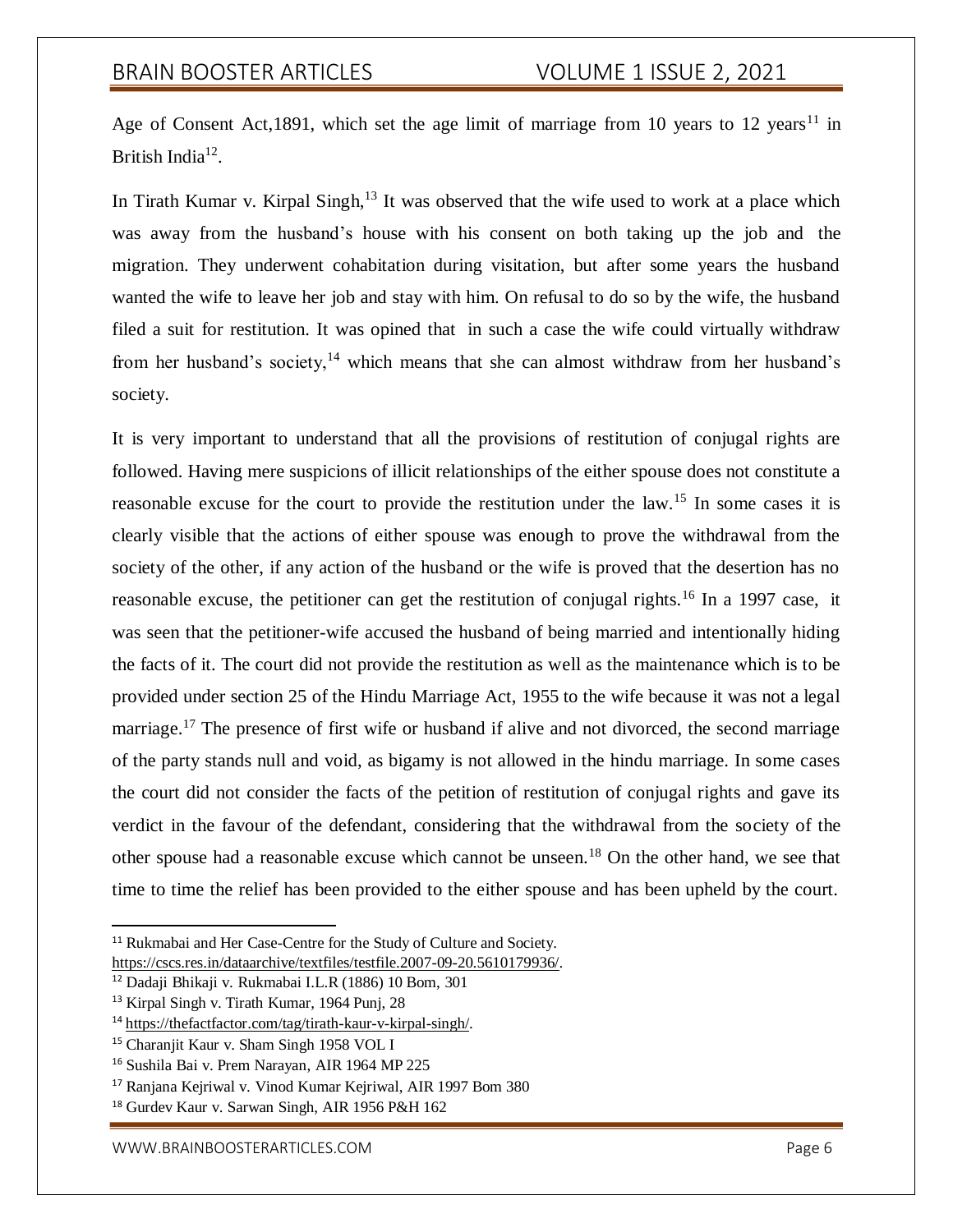There are some marriages that are considered prenuptial agreements. The term prenuptial agreement can be said to be as a pre-marital agreement between the spouses.<sup>19</sup> In the landmark case of prenuptial agreement among hindus, The case read with Sri Bataha Barik v. Musammat Padma.<sup>20</sup> where in, the restitution of conjugal rights was filed by the husband, the wife agreed to an agreement presented to her during the time of marriage, that the husband would be staying with his in-laws and would not force her or take her away. It was opined that the marriage under Hindu law is both contractual and sacramental in nature, hence the wife has to stay with her husband whenever he wishes to, it was also held that the agreement which was relied upon was against the public policy. $2<sup>1</sup>$ 

### **Constitutional validity of section 9- Hindu Marriage Act,1955**

After evaluating the cases it is utterly clear that restitution of conjugal rights is a violation to the wife's right to privacy. Kharak Singh v. State of  $UP^{22}$  and Govind v. State of MP,<sup>23</sup> were the cases where the court recognised the right to privacy as an essential element Right to Personal liberty under Article 21 of the Indian Constitution.

In ibid, T. Sareetha Venkata Subhaiah v. State, the husband filed a case of restitution of conjugal rights against the defendant-wife. The court contended that the section 9 of the Hindu Marriage Act, 1955 is a violation of Article 21 of the Indian Constitution, if the wife is compelled to live with her husband against her will be a violation of the right of privacy of the wife. In some cases it has been observed that the court has given its contention which were against the aggrieved party though, there were reasonable excuses for the party to withdraw from the society of the other spouse.<sup>24</sup> In 1984, the court upheld the validity of section 9 of the Hindu Marriage Act,1955, in the case which also overruled the judgement delivered in the case of T. Sareetha Venkata Subhaiah v. State. It stated that the purpose of the section 9 is to offer an inducement for

<sup>19</sup> https://blog.ipleaders.in/restitution-of-conjugal-rights/amp/.

<sup>20</sup> Sri Bataha Barik v. Musammat Padma, AIR 1969 Ori 112

<sup>21</sup> Tekait Mon Mohin Jemadai v. Basant Kumar Singh (1901) 23 Cal 751

<sup>22</sup> Kharak Singh v. State of UP, AIR 1963 SC 1295

<sup>&</sup>lt;sup>23</sup> Govind v. State of MP, AIR 1975 SC 1378

<sup>24</sup> Huhhram v. Mishri Bai, AIR 1979 MP 144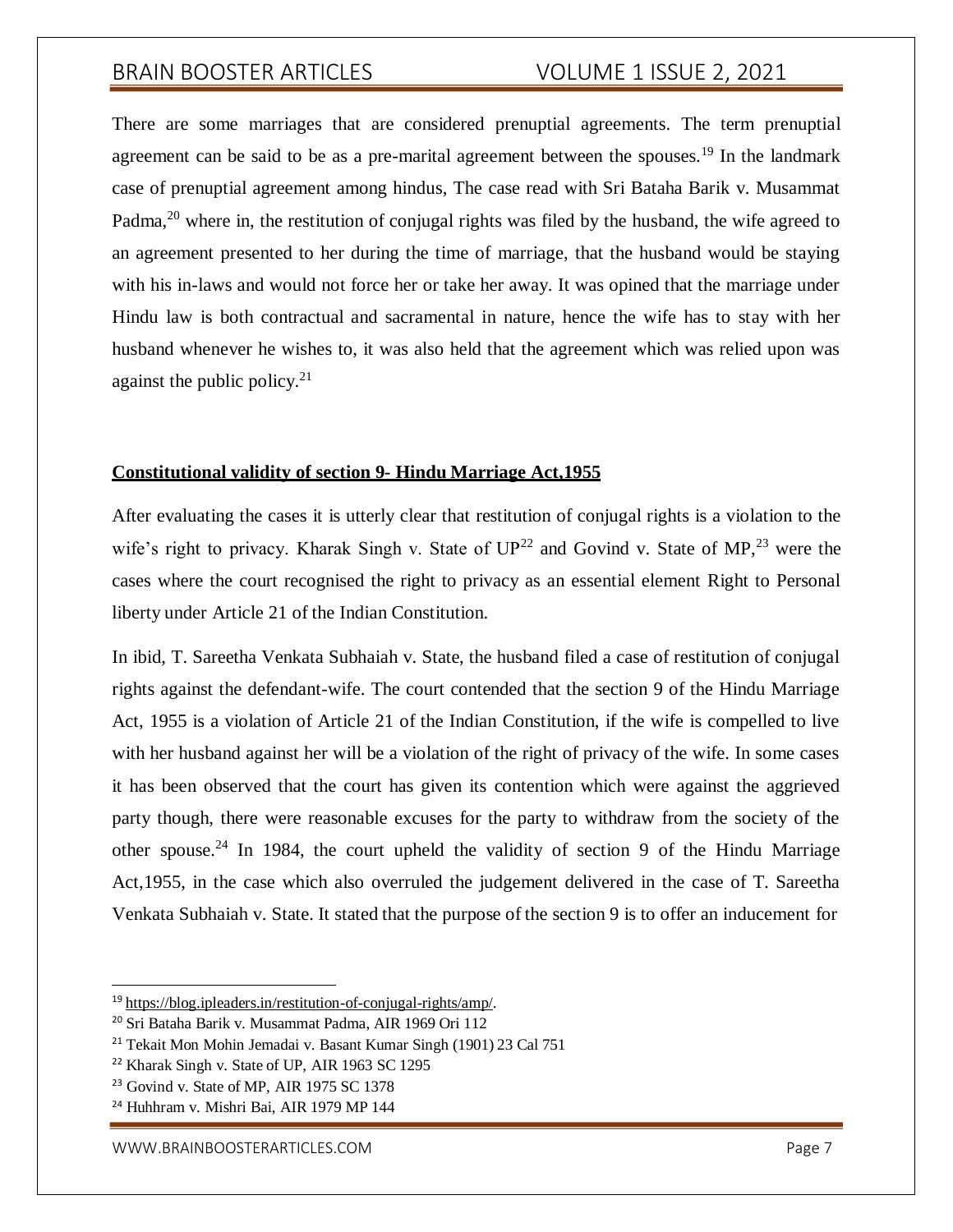the husband and wife to live together in harmony,<sup>25</sup> and that the restitution of conjugal rights does not violate the provisions mentioned under the article 14 and 21 of the Indian Constitution,<sup>26</sup> which talks about Right to Equality and Right to Privacy respectively.

Consent has been upheld in the cases of restitution. In several cases, the court has opined that taking up employment and moving to different places without the consent of the other spouse, itself explains that the person has withdrawn from the society of the other without reasonable excuses.<sup>27</sup>

In 2019, two law students of Gujarat National Law University (GNLU), Gujarat<sup>28</sup> challenged the validity of restitution of conjugal rights mentioned under section 9 of the Hindu Marriage Act, 1955; the petition stated that the legal scheme which is provided in the restitution of conjugal rights is a violation of constitutional right of an individual,  $^{29}$  Though the 3 bench-judge held that section held that section 9 was a prevention of breakup of marriage, the petition further added that the Constitution guarantees to every individual the right to personal liberty and privacy, forcing the individual to undergo cohabitation is a violation of the right. Section 22 of the Special Marriage Act, 1954, rules 32 and 33 of the Code of Civil Procedure, 1908 are the other acts which also talks about restitution of conjugal rights.

### **Conclusion**

In the above research paper, I have connected the legal provisions and the cases which are related to the restitution of conjugal rights. Further it can be observed that in some cases, the consent of the spouses has been upheld whereas somewhere it is not. Whether Section 9 of the Hindu Marriage Act,1955 is a violation of the constitutional rights of an individual is a debated issue, because in most of the cases it was seen that the wife is forced to live with her husband against her consent. The restitution of conjugal rights is considered to be a part of the personal laws which dwell in India. As we understand that the hindu marriage is not only contractual but

<sup>&</sup>lt;sup>25</sup> https:/[/www.lawctopus.com/academike/marriage-and-restitution/#\\_ednref24.](http://www.lawctopus.com/academike/marriage-and-restitution/#_ednref24)

<sup>26</sup> Saroj Rani v. Sudarshan, AIR 1984 SC 1562

<sup>27</sup> Gaya Prasad v. Bhagwati, AIR 1966 MP 212

<sup>28</sup> https:[//www.business-standard.com/article/news-ani/sc-seek-ag-s-assistance-on-plea-against-constitutional](http://www.business-standard.com/article/news-ani/sc-seek-ag-s-assistance-on-plea-against-constitutional-)validity-of-restitution-of-conjugal-rights-120011401698\_1.html.

<sup>29</sup> Ojaswi Pathak and Mayank Gupta v. Union of India WP (C) No. 250/2019 PIL-W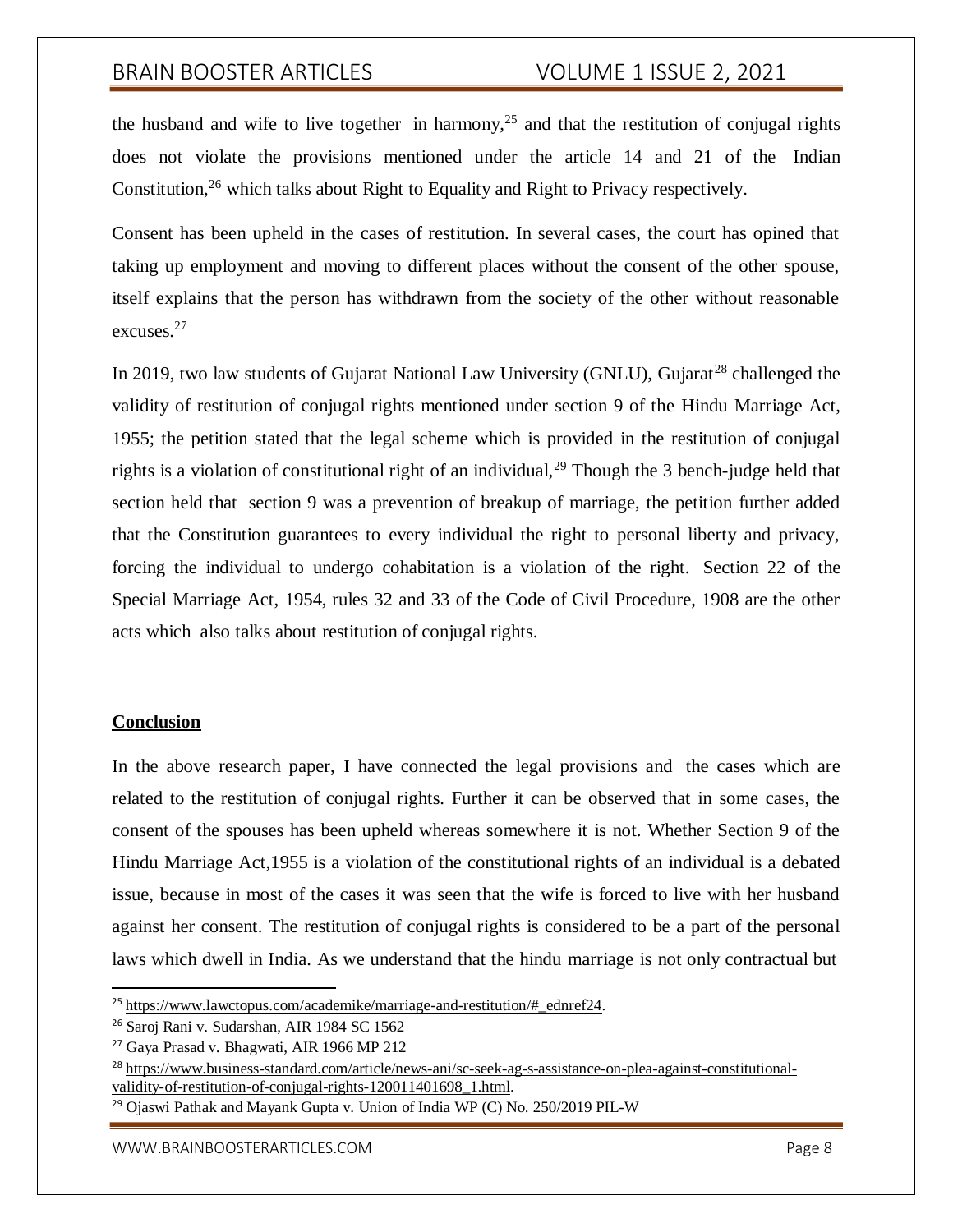also sacramental in nature which are guided by traditions, customs and religion. Unlike divorce and judicial separation, the main aim of restitution of conjugal rights is to save the marriage from breakage and not violate any right of an individual. The decree of restitution of conjugal rights extends to one year, which means if the right to stay together by the spouses is not adhered for more than one year of withdrawal, it forms a ground for divorce. Hence, the main purpose of the restitution to conjugal rights is to save the marriage and promote reconciliation between the parties. But despite all the enactments, it depends on the consent and will of the spouses whether they want to continue the marriage or not. It is concluded that the society is evolving and the private interest of the individual should be a major concern. The state should not compel in the matters of conjugal rights. The restitution of conjugal rights is a right given to both the husband and the wife as a matrimonial right. Any of the spouses can claim for restitution, if the other spouse withdraws from the society. Though time and again it is seen as a negative effect of marriage as it infringes the privacy of an individual.

### **Bibliography**

https:[//www.indianbarassociation.org/restitution-of-conjugal-right-a-comparitive-study-among](http://www.indianbarassociation.org/restitution-of-conjugal-right-a-comparitive-study-among-)indian-personal-laws/.

<http://blog.ipleaders.in./restitution-of-conjugal-rights/amp/>

[https://www.business-standard.com/article/news-ani/sc-seek-ag-s-assistance-on-plea-against](https://www.business-standard.com/article/news-ani/sc-seek-ag-s-assistance-on-plea-against-constitutional-validity-of-restitution-of-conjugal-rights-120011401698_1.html)[constitutional-validity-of-restitution-of-conjugal-rights-120011401698\\_1.html](https://www.business-standard.com/article/news-ani/sc-seek-ag-s-assistance-on-plea-against-constitutional-validity-of-restitution-of-conjugal-rights-120011401698_1.html)

[https://lawandhistoryreview.org/article/kanika-sharma-restitution-of-conjugal-rights-a](https://lawandhistoryreview.org/article/kanika-sharma-restitution-of-conjugal-rights-a-prenicious-legal-transplant/)[prenicious-legal-transplant/.](https://lawandhistoryreview.org/article/kanika-sharma-restitution-of-conjugal-rights-a-prenicious-legal-transplant/)

<https://www.latestlaws.com/articles/restitution-of-conjugal-rights-an-analysis-by-ekta-kumari/> [https://www.livehistoryindia.com/snapshort-histories/2017/07/22/rukhmabai-fighting-her-way](https://www.livehistoryindia.com/snapshort-histories/2017/07/22/rukhmabai-fighting-her-way-to-the-top/)[to-the-top/.](https://www.livehistoryindia.com/snapshort-histories/2017/07/22/rukhmabai-fighting-her-way-to-the-top/)

[https://www.lawctopus.com/academike/marriage-and-restitution/#\\_ednref24](https://www.lawctopus.com/academike/marriage-and-restitution/#_ednref24)

[https://thefactfactor.com/tag/tirath-kaur-v-kirpal-singh/.](https://thefactfactor.com/tag/tirath-kaur-v-kirpal-singh/)

[WWW.BRAINBOOSTERARTICLES.COM](http://www.brainboosterarticles.com/) extended that the control of the control of the control of the control of the control of the control of the control of the control of the control of the control of the control of the control of